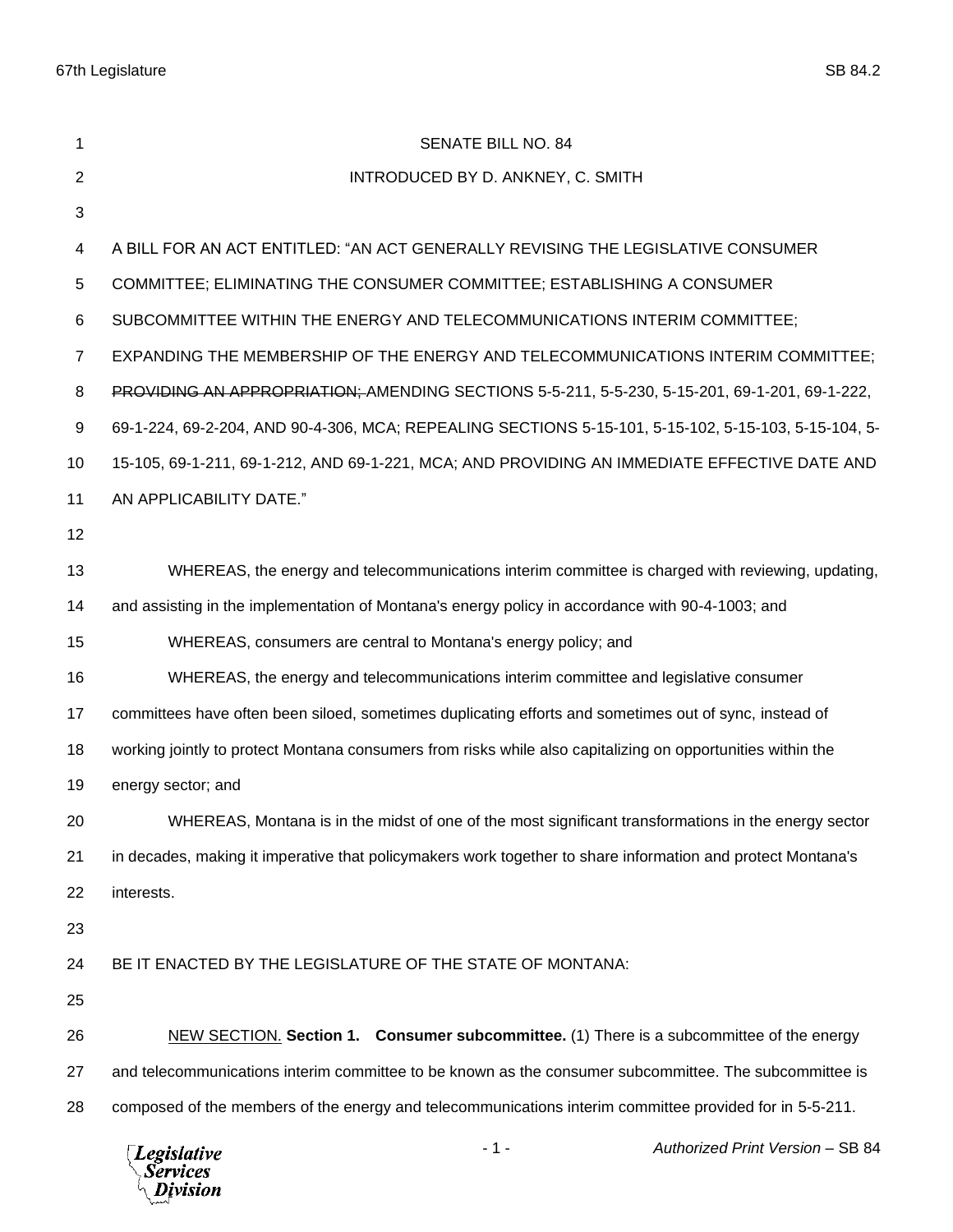|                | <b>Legislative</b><br><b>Services</b><br>Division           | $-2-$<br>Authorized Print Version - SB 84                                                               |  |  |
|----------------|-------------------------------------------------------------|---------------------------------------------------------------------------------------------------------|--|--|
| 28             | (b)                                                         | If the committee workload requires, the legislative council may request the appointing authority to     |  |  |
| 27             | (ii)                                                        | four members of the senate, two from the majority party and two from the minority party.                |  |  |
| 26             | (i)                                                         | four members of the house, two from the majority party and two from the minority party; and             |  |  |
| 25             |                                                             | committee must be as follows:                                                                           |  |  |
| 24             | (5)                                                         | (a) Subject to 5-5-234 and subsection (5)(b) of this section, the composition of each interim           |  |  |
| 23             |                                                             | available or is willing to serve.                                                                       |  |  |
| 22             | (4)                                                         | A legislator may not serve on more than two interim committees unless no other legislator is            |  |  |
| 21             | session.                                                    |                                                                                                         |  |  |
| 20             | (3)                                                         | Appointments to interim committees must be made by the time of adjournment of the legislative           |  |  |
| 19             | (2)                                                         | House interim committee members must be appointed by the speaker of the house.                          |  |  |
| 18             | members must be appointed by the committee on committees.   |                                                                                                         |  |  |
| 17             |                                                             | "5-5-211. Appointment and composition of interim committees. (1) Senate interim committee               |  |  |
| 16             |                                                             | Section 2. Section 5-5-211, MCA, is amended to read:                                                    |  |  |
| 15             |                                                             |                                                                                                         |  |  |
| 14             | committee for approval by a majority of the full committee. |                                                                                                         |  |  |
| 13             |                                                             | (4) The subcommittee shall forward all recommendations to the energy and telecommunications interim     |  |  |
| 12             | part 2.                                                     |                                                                                                         |  |  |
| 11             | (e)                                                         | exercise any additional duties as provided for in Title 69, chapter 1, part 2, and Title 69, chapter 2, |  |  |
| 9<br>10        | (d)<br>and                                                  | review remedial legislation recommended by the consumer counsel in accordance with 69-1-222;            |  |  |
| 8              | 201;                                                        |                                                                                                         |  |  |
| $\overline{7}$ | (c)                                                         | recommend approval of consumer counsel staff AND CONSULTANTS as provided in 69-1-221 5-15-              |  |  |
| 6              | consumer counsel's salary;                                  |                                                                                                         |  |  |
| 5              | (b)                                                         | recommend the appointment of a consumer counsel provided for in 5-15-201 and recommend the              |  |  |
| 4              | (a)                                                         | monitor the activities of the consumer counsel;                                                         |  |  |
| 3              | (3)                                                         | The subcommittee shall:                                                                                 |  |  |
| $\overline{2}$ | accordance with $5-5-211(7)(b)$ .                           |                                                                                                         |  |  |
| 1              | (2)                                                         | The composition of the subcommittee must be provided for in the appointments made in                    |  |  |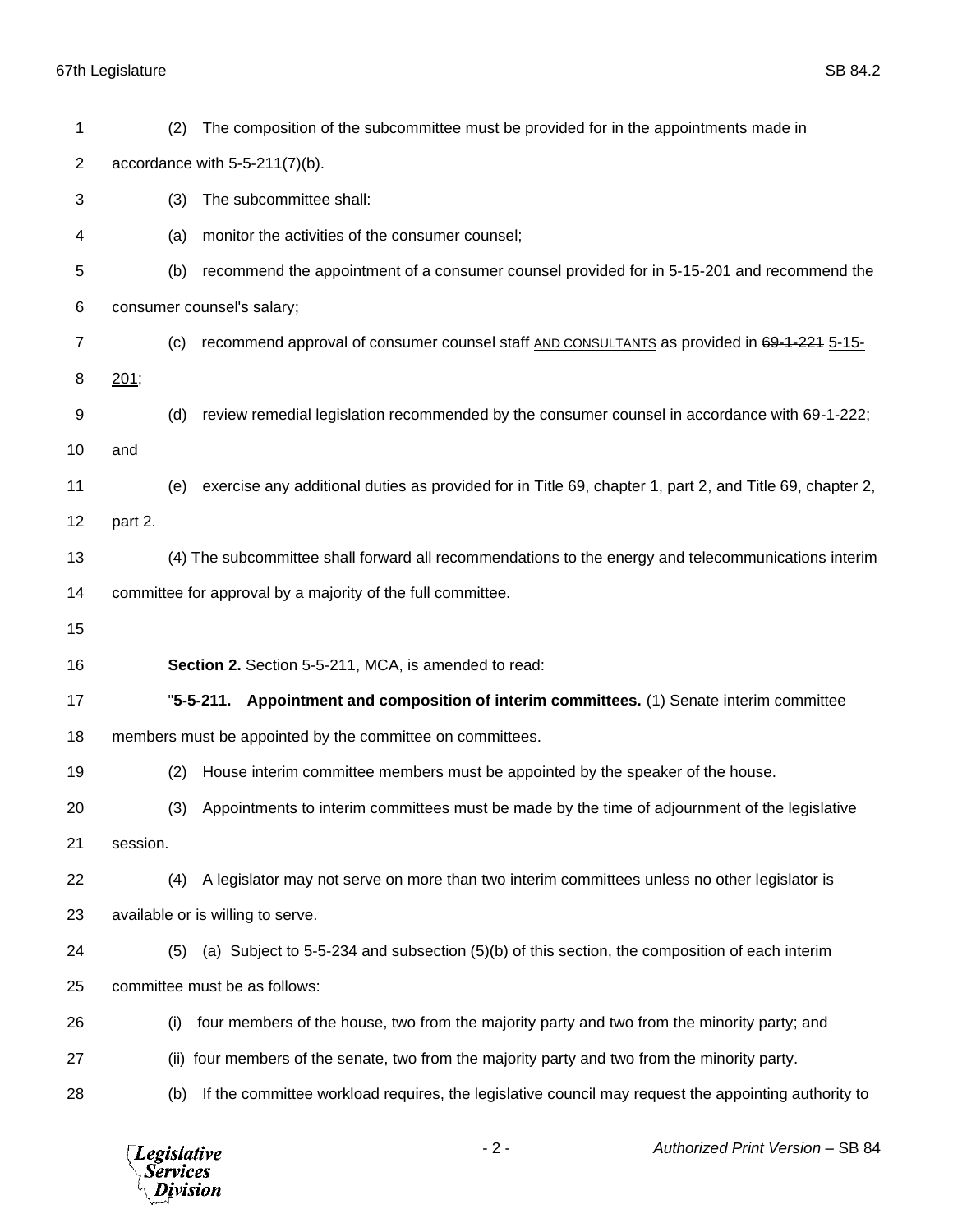appoint one or two additional interim committee members from the majority party and the minority party.

(c) In order to conduct the work of the consumer subcommittee provided for in [section 1], the energy

and telecommunications interim committee shall include four additional interim committee members:

- (i) two members of the house, one from the majority party and one from the minority party; and
- (ii) two members of the senate, one from the majority party and one from the minority party.

(d) A person who is an employee, agent, officer, partner, or director of a regulated company or who

has served a regulated company in any capacity within the 3 years previous to the person's appointment may

not be appointed to the subcommittee.

 (6) The membership of the interim committees must be provided for by legislative rules. The rules must identify the committees from which members are selected, and the appointing authority shall attempt to select not less than 50% of the members from the standing committees that consider issues within the jurisdiction of the interim committee and at least one member from the joint subcommittee that considers the related agency budgets. In making the appointments, the appointing authority shall take into account term limits of members so that committee members will be available to follow through on committee activities and recommendations in the next legislative session.

(7) (a) An interim committee or the environmental quality council may create subcommittees.

Nonlegislative members may serve on a subcommittee. Unless the person is a full-time salaried officer or

employee of the state or a political subdivision of the state, a nonlegislative member appointed to a

subcommittee is entitled to salary and expenses to the same extent as a legislative member. If the appointee is

a full-time salaried officer or employee of the state or of a political subdivision of the state, the appointee is

entitled to reimbursement for travel expenses as provided for in 2-18-501 through 2-18-503.

 (b) When leadership makes its appointments in accordance with this section, it shall designate which members of the energy and telecommunications interim committee are members of the consumer

subcommittee."

**Section 3.** Section 5-5-230, MCA, is amended to read:

"**5-5-230. Energy and telecommunications interim committee.** (1) The energy and

telecommunications interim committee has administrative rule review, draft legislation review, program



- 3 - *Authorized Print Version* – SB 84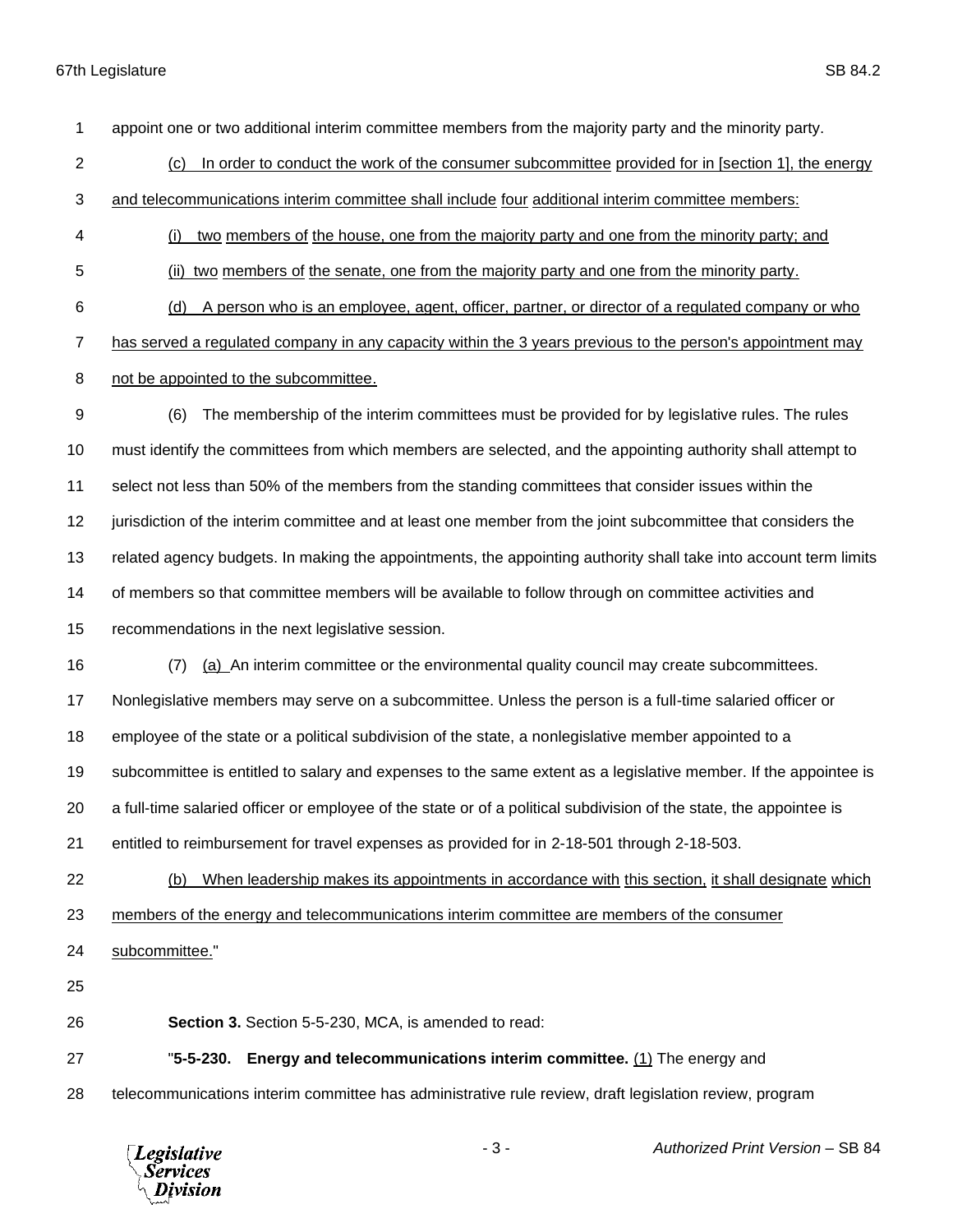| $\mathbf{1}$   | evaluation, and monitoring functions for the department of public service regulation and the public service                   |
|----------------|-------------------------------------------------------------------------------------------------------------------------------|
| $\overline{2}$ | commission.                                                                                                                   |
| 3              | The energy and telecommunications interim committee must include a consumer subcommittee in<br>(2)                            |
| 4              | accordance with [section 1]."                                                                                                 |
| 5              |                                                                                                                               |
| 6              | Section 4. Section 5-15-201, MCA, is amended to read:                                                                         |
| 7              | "5-15-201. Consumer counsel -- appointment and qualifications. The committee shall appoint a                                  |
| 8              | consumer counsel and set the consumer counsel's salary. (1) The consumer counsel must have the following                      |
| 9              | minimum qualifications and additional qualifications that the committee consumer subcommittee determines                      |
| 10             | appropriate:                                                                                                                  |
| 11             | a bachelor's degree or equivalent from an accredited college or university with a major or minor<br>(4)(a)                    |
| 12             | in accounting or allied fields; and                                                                                           |
| 13             | be admitted to practice law in Montana courts and in the United States district court for the state<br>$\left( 2 \right) (b)$ |
| 14             | of Montana.                                                                                                                   |
| 15             | The consumer counsel may, with the approval of the energy and telecommunications interim<br>(2)                               |
| 16             | committee, appoint employees and consultants necessary to carry out the provisions of Title 69, chapter 1, part               |
| 17             | 2, and Title 69, chapter 2, part 2."                                                                                          |
| 18             |                                                                                                                               |
| 19             | Section 5. Section 69-1-201, MCA, is amended to read:                                                                         |
| 20             | "69-1-201. Definitions. As used in this part and part 2 of chapter 2, the following definitions apply:                        |
| 21             | (1) "Committee" means the legislative consumer committee provided for in Title 5, chapter 15, part 1.                         |
| 22             | "Consumer counsel" means the consumer counsel provided for in Title 5, chapter 15, part 2.<br>$\frac{(2)(1)}{2}$              |
| 23             | "Regulated companies" means all those organizations, corporations, associations, or other<br>(3)(2)                           |
| 24             | public or private entities which now are or may hereafter become subject to regulation in any manner by the                   |
| 25             | department of public service regulation or the public service commission or any successor agency.                             |
| 26             | "Subcommittee" means the consumer subcommittee that is a permanent subcommittee of the<br>(3)                                 |
| 27             | energy and telecommunications interim committee in accordance with [section 1]."                                              |
| 28             |                                                                                                                               |

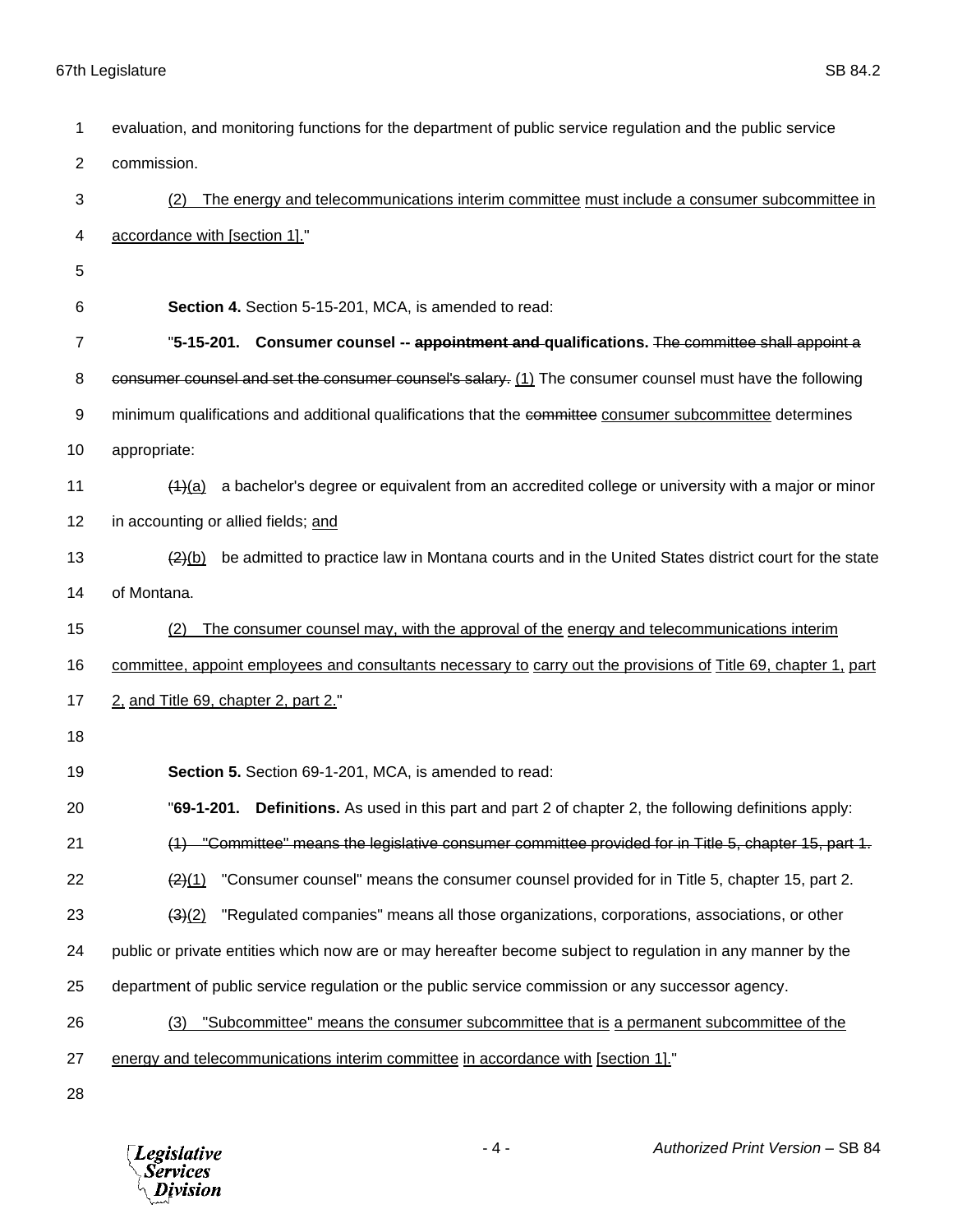*Legislative*<br>Services<br>*Division* 

| 1              | Section 6. Section 69-1-222, MCA, is amended to read:                                                           |
|----------------|-----------------------------------------------------------------------------------------------------------------|
| $\overline{2}$ | "69-1-222. Annual report. The consumer counsel shall prepare and submit a yearly report and other               |
| 3              | interim reports that the consumer counsel determines advisable concerning the consumer counsel's activities     |
| 4              | during the year and may recommend appropriate remedial legislation to the committee subcommittee."              |
| 5              |                                                                                                                 |
| 6              | Section 7. Section 69-1-224, MCA, is amended to read:                                                           |
| $\overline{7}$ | "69-1-224. Determination of fee -- reporting. (1) On or before August 31 of each year, the                      |
| 8              | department of revenue shall:                                                                                    |
| 9              | determine the total gross operating revenue generated by all regulated activities within this state<br>(a)      |
| 10             | for all regulated companies for the previous fiscal year;                                                       |
| 11             | compute the percentage, subject to revision as provided in subsection (2), of the amount<br>(b)                 |
| 12             | determined in subsection (1)(a) that will produce an amount equal to the current appropriation to the office of |
| 13             | the consumer counsel, except that a regulated company owned and operated by any municipal corporation           |
| 14             | within this state may not be required to pay a sum in excess of 0.06 of 1% of its gross operating revenue;      |
| 15             | adjust the percentage multiplier computed in subsection (1)(b) to ensure that sufficient funds are<br>(c)       |
| 16             | generated to meet the appropriation and that excess funds are not generated or retained by:                     |
| 17             | determining the appropriation to the office of the consumer counsel for the previous fiscal year and<br>(i)     |
| 18             | comparing it to the fees collected from the previous fiscal year;                                               |
| 19             | (ii) reducing or increasing the percentage determined in subsection (1)(b) for the current year in order        |
| 20             | to account for any difference determined in subsection $(1)(c)(i)$ ; and                                        |
| 21             | (iii) if necessary, reducing the revenue to be collected for the current year by any funds remaining            |
| 22             | unspent at the close of the prior fiscal year; and                                                              |
| 23             | give notice by mail to each regulated company of the percentage to be applied to the gross<br>(d)               |
| 24             | operating revenue reported under 69-1-223(2) to determine the amount of the fee to be paid.                     |
| 25             | (a) The department of revenue shall adjust the percentage multiplier if the department considers a<br>(2)       |
| 26             | change necessary to meet or to not exceed the amount to be raised by the fee because of:                        |
| 27             | fluctuations in the actual gross operating revenue subject to the fee; or<br>(i)                                |
| 28             | (ii) submission and approval of a budget amendment authorizing the spending of money from a                     |
|                |                                                                                                                 |

- 5 - *Authorized Print Version* – SB 84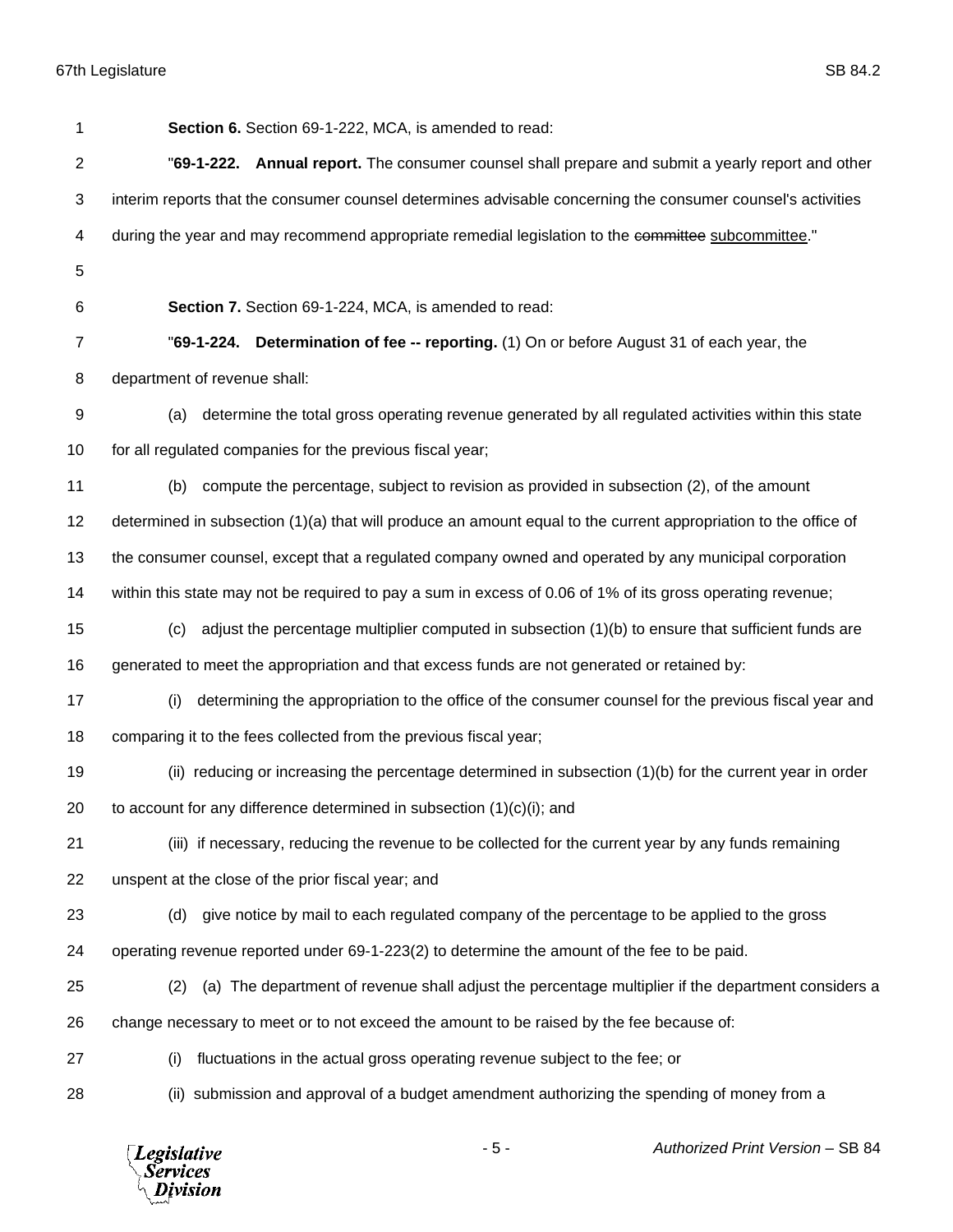contingency appropriation included in the appropriation measure for the office of the consumer counsel and authorized to be raised by means of the fee.

 (b) Adjustments of the percentage multiplier are subject to the exception provided in subsection (1)(b) for municipally owned and operated regulated companies.

 (c) Regulated companies must be given at least 30 days' notice of any change in the percentage multiplier.

 (d) Any change in the percentage multiplier is effective at the beginning of the next calendar quarter. (3) In the event that the fee charged in 1 year is in excess of the amount actually expended in that year, the excess must be deducted from the amount required to be raised by the fee for the next year before the determination required by subsection (1) is made. Money remaining unspent at the close of the fiscal year must be used to reduce the percentage calculated in subsection (1) in the subsequent fiscal year.

 (4) All fees paid by a regulated company pursuant to this section are immediately recoverable by the regulated company in its rates and charges. Within 30 days after the issuance by the department of revenue of the notice required by subsection (1), the public service commission shall by separate order authorize each regulated company to fully recover in its rates and charges, on an annual basis, the fees levied by this part.

- (5) (a) By January 15 and July 15 of each year, the department of revenue shall submit a written 17 report to the legislative consumer committee subcommittee identifying the following:
- (i) the amount of total fees collected by the department dedicated to the consumer counsel;
- (ii) the amount of fees collected in the previous 2 quarters and the percentage multiplier applied; and
- (iii) the total amount of collections in the previous fiscal year and the percentage multiplier applied.
- (b) The report must be provided in an electronic format."
- 
- **Section 8.** Section 69-2-204, MCA, is amended to read:

 "**69-2-204. Representation of consuming public.** (1) The consumer counsel shall meet and confer with members or representatives of the consuming public at times and places that the consumer counsel determines appropriate.

 (2) The consumer counsel has other powers necessary to fully represent the interests of the 28 consuming public before the commission as may be granted and promulgated by the committee energy and



- 6 - *Authorized Print Version* – SB 84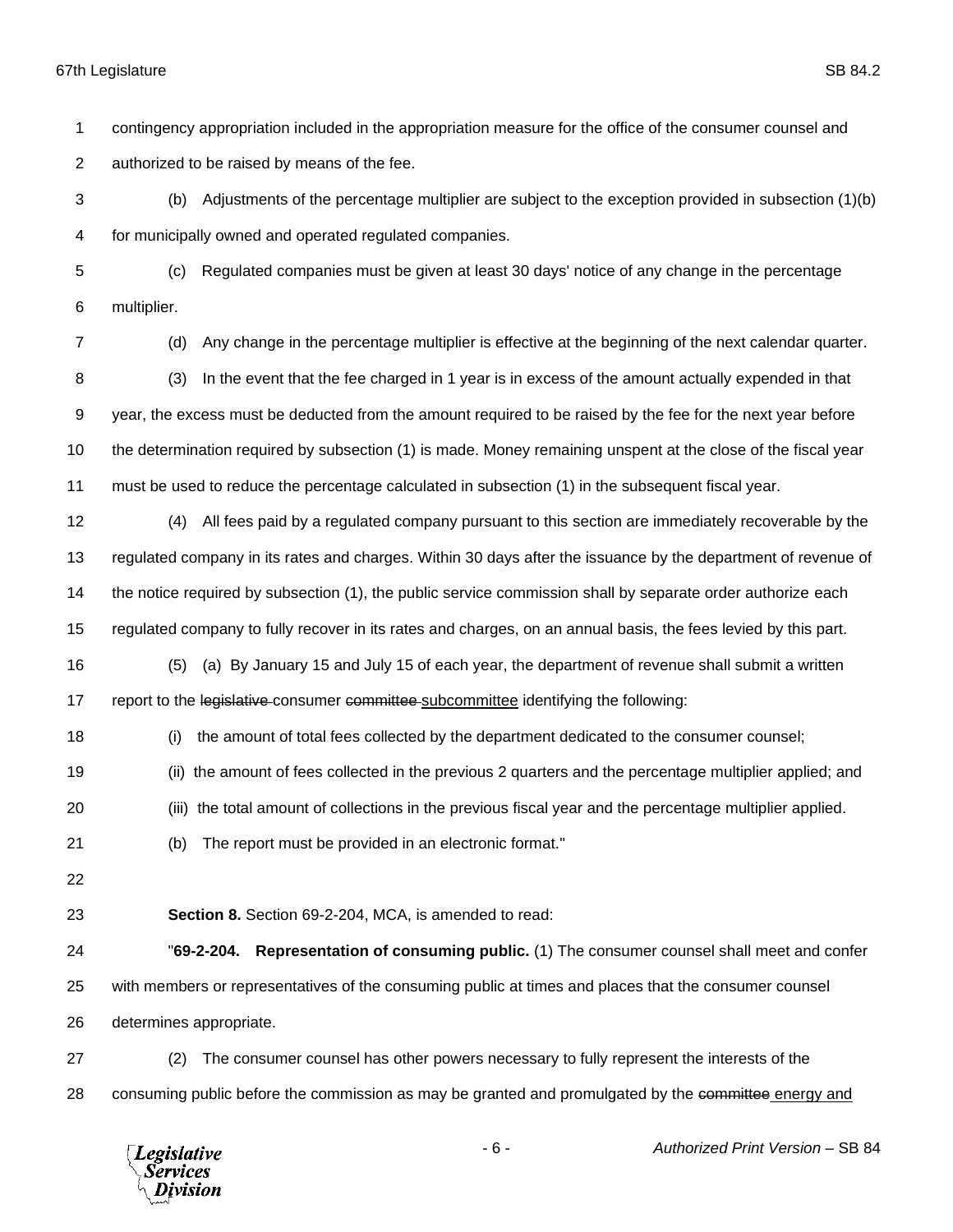| 1              | telecommunications interim committee in accordance with the provisions of the Montana Administrative        |                                                                                                                      |  |
|----------------|-------------------------------------------------------------------------------------------------------------|----------------------------------------------------------------------------------------------------------------------|--|
| $\overline{2}$ | Procedure Act."                                                                                             |                                                                                                                      |  |
| 3              |                                                                                                             |                                                                                                                      |  |
| 4              |                                                                                                             | Section 9. Section 90-4-306, MCA, is amended to read:                                                                |  |
| 5              |                                                                                                             | "90-4-306. Advice of distributors and consumers. The governor shall actively solicit the advice of                   |  |
| 6              | consumers, through the legislative consumer committee established in 5-15-101 subcommittee provided for in  |                                                                                                                      |  |
| 7              | [section 1], and of distributors throughout the information gathering, planning, and implementation process |                                                                                                                      |  |
| 8              | described in this part."                                                                                    |                                                                                                                      |  |
| 9              |                                                                                                             |                                                                                                                      |  |
| 10             | NEW SECTION. Section 10. Repealer. The following sections of the Montana Code Annotated are                 |                                                                                                                      |  |
| 11             | repealed:                                                                                                   |                                                                                                                      |  |
| 12             | $5-15-101.$                                                                                                 | Legislative consumer committee -- appointment and composition.                                                       |  |
| 13             | 5-15-102.                                                                                                   | Ineligibility for appointment.                                                                                       |  |
| 14             | 5-15-103.                                                                                                   | Term of office.                                                                                                      |  |
| 15             | 5-15-104.                                                                                                   | Vacancies.                                                                                                           |  |
| 16             | 5-15-105.                                                                                                   | Officers.                                                                                                            |  |
| 17             | 69-1-211.                                                                                                   | Meetings of committee.                                                                                               |  |
| 18             | 69-1-212.                                                                                                   | Compensation of committee members.                                                                                   |  |
| 19             | 69-1-221.                                                                                                   | Staff of consumer counsel.                                                                                           |  |
| 20             |                                                                                                             |                                                                                                                      |  |
| 21             |                                                                                                             | NEW SECTION. Section 11. Saving clause. [This act] does not affect rights and duties that                            |  |
| 22             |                                                                                                             | matured, penalties that were incurred, or proceedings that were begun before [the effective date of this act].       |  |
| 23             |                                                                                                             |                                                                                                                      |  |
| 24             |                                                                                                             | NEW SECTION. Section 12. Codification instruction. [Section 1] is intended to be codified as an                      |  |
| 25             |                                                                                                             | integral part of Title 5, chapter 5, part 2, and the provisions of Title 5, chapter 5, part 2, apply to [section 1]. |  |
| 26             |                                                                                                             |                                                                                                                      |  |
| 27             |                                                                                                             | NEW SECTION. Section 13. Effective date. [This act] is effective on passage and approval.                            |  |
| 28             |                                                                                                             |                                                                                                                      |  |